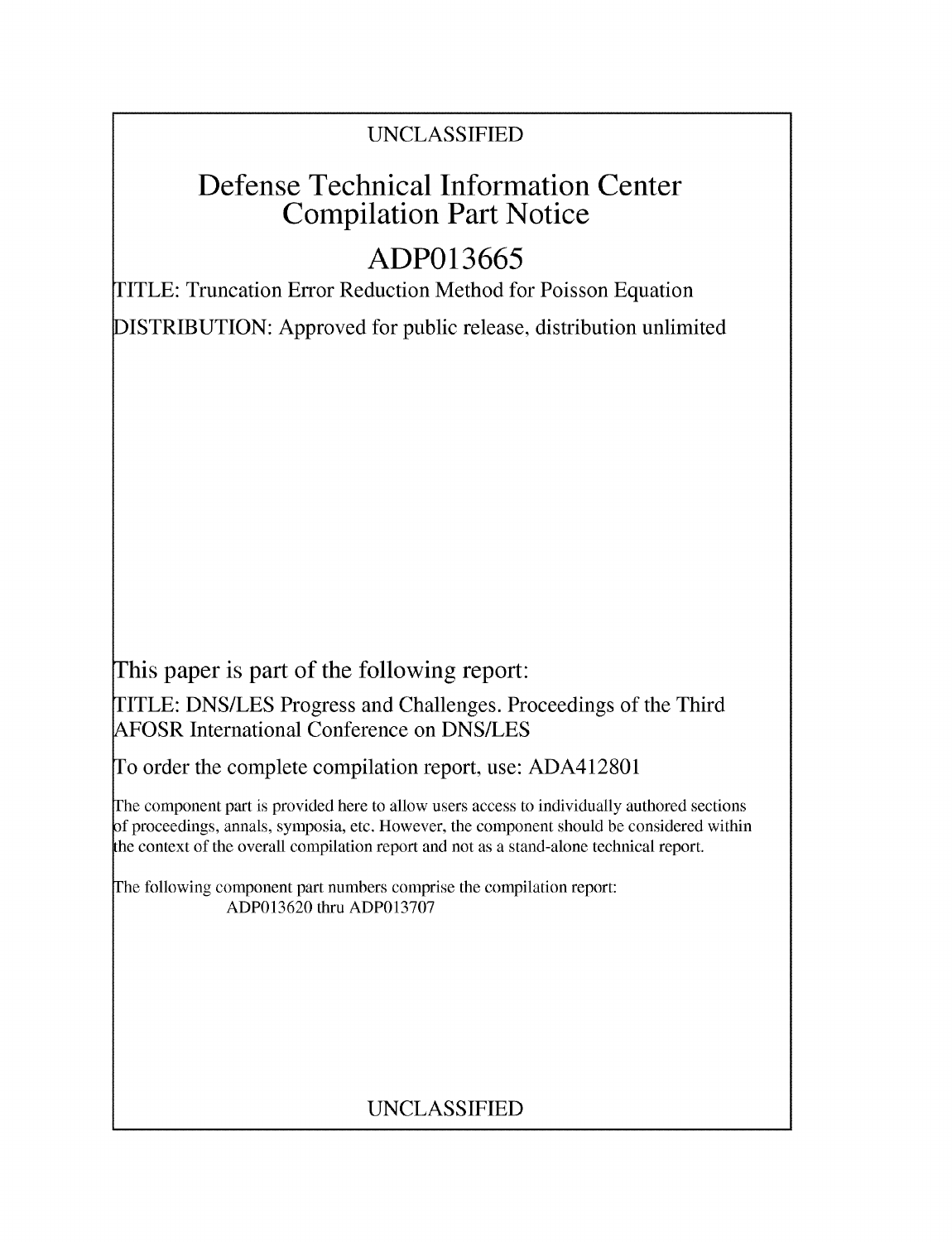## **TRUNCATION** ERROR **REDUCTION** METHOD FOR **POISSON EQUATION**

CHAOQUN LIU<sup>¶</sup> AND JIAN XIA $§$ 

*Department of Mathematics, University of Texas at Arlington, Arlington, TX 76019-0408, USA*

#### Abstract

A new so-called truncation error reduction method (TERM) is developed in this work. This is an iterative process which uses a coarse grid (2h) to estimate the truncation error and then reduces the error on the original grid (h). The purpose is to use multigrid and simple stencils for high-order accuracy.

#### 1. Introduction

The driven force for this work is to develop a new method which can use simple stencils with multigrid method for high order accuracy. The multigrid (Brandt, 1984) was originally used to accelerate the convergence for elliptic systems. The work here is to use multigrid for high-order accuracy with a simple stencil which allows to achieve high-order accuracy with much fewer points than the traditional finite schemes. The high-order scheme is particularly important for direct numerical simulation (Orszag, S. A. & Patterson, G. S., 1972; Moine and Mahesh, 1998) and the large eddy simulation (LES) (Lilly, 1966; Leseiur & Metais, 1996).

Let us take a look at the problem with coarse grid DNS from the mathematical point of view. Here, the coarse grid DNS means to use a grid which is acceptable by currently available computers. The problem with the coarse grid DNS is really caused by the truncation error while the mesh size 'h' and time step 'k' are not small enough. There are resolution problems with coarse grid DNS as well, of course. Before we can reduce the truncation error, we need to give an estimation which is given by an iterative process including a coarse grid discretization and a coarse-to-fine grid interpolation.

We use the Poisson equation as a test case to check the TERM method and

<sup>¶</sup> Professor of Mathematics

<sup>§</sup> Post-doctoral Research Associate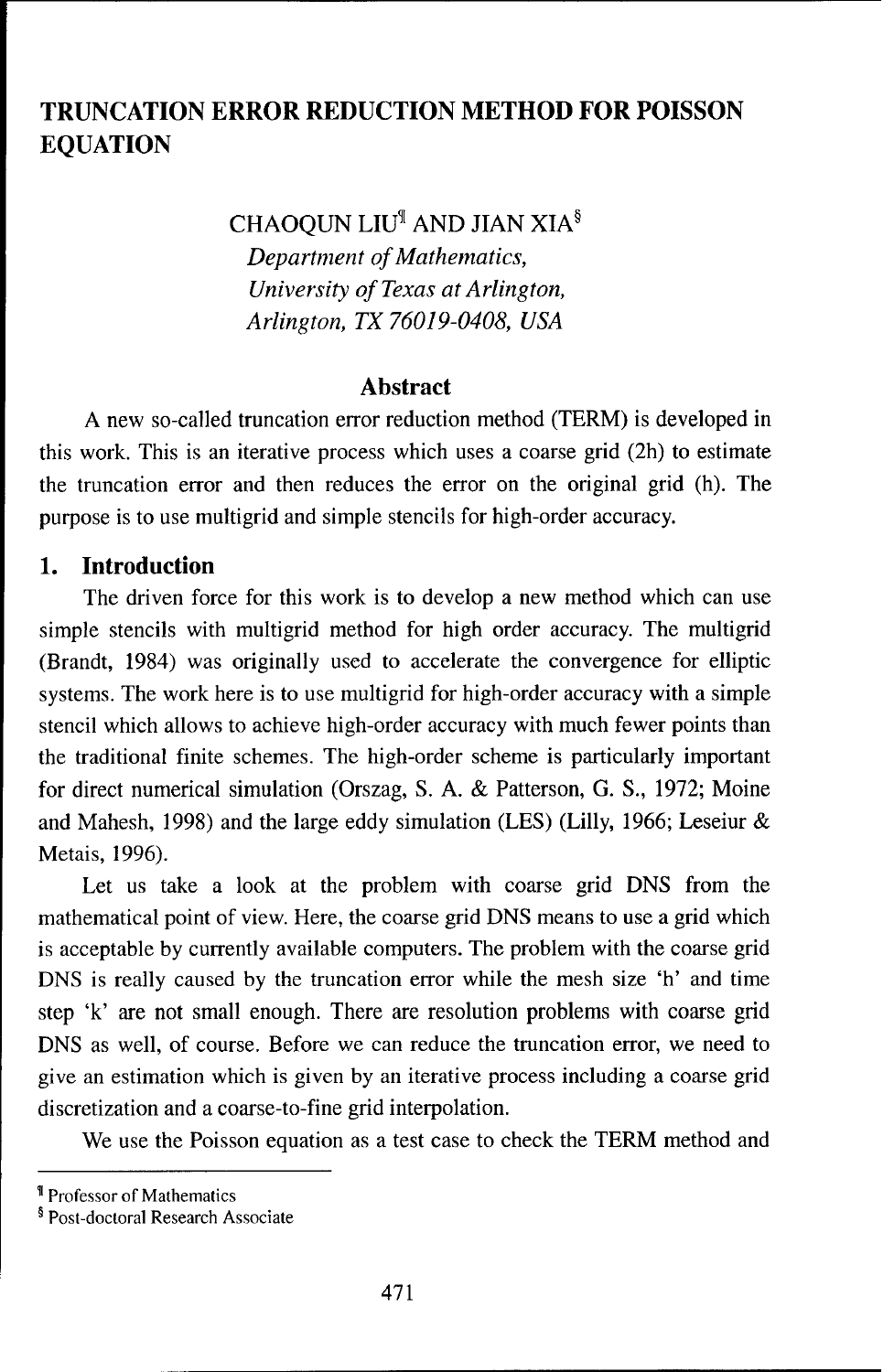will use this method for CFD late.

#### 2. Truncation errors reduction methods for Poisson equation

Let us take a look at the following Poisson equation:

$$
\frac{\partial^2 u}{\partial x^2} + \frac{\partial^2 u}{\partial y^2} = -k^2 \pi^2 \left( \sin(k \pi x) + \cos(k \pi y) \right)
$$
 (1)

$$
u(0, y) = \cos(k\pi y);
$$
  $u(1, y) = \cos(k\pi y);$  (2)

$$
u(x,0) = 1 + \sin(k\pi x);
$$
  $u(x,1) = (-1)^k + \sin(k\pi x)$ 

The exact solution is  $sin(k\pi x) + cos(k\pi y)$ . We adopt a standard second order central difference scheme with uniform grids,  $\Delta x = \Delta y = h$ , and obtain a finite difference scheme:

$$
\frac{u_{i-1,j}^h - 2u_{i,j}^h + u_{i+1,j}^h}{h^2} + \frac{u_{i,j-1}^h - 2u_{i,j}^h + u_{i,j+1}^h}{h^2} + \tau_{i,j}^h = s_{i,j}
$$
 (3)

where u is the exact solution and  $s_{i,j} = -k^2 \pi^2 \sin(k\pi x_i) - k^2 \pi^2 \cos(k\pi x_i)$ .

This finite difference scheme will give an exact solution if we can find the exact truncation error,  $\tau_{i,j}^h$ , which has a second order,  $O(h^2)$ . We all know it is difficult to find the exact truncation error, but we can try to give a more accurate estimate by an iterative process which can be described as follows.

1. Assume  $\tau_{i,j}^{h,0} = 0$ , do one or two times Gauss-Seidel iterations, multigrid

(Brandt, 1984) may be much faster, to get an approximation  $u_{i,j}^{h,1}$ .

- 2. Find the approximation on the coarse grid  $u_{i2,j2}^{2h,1} = I_h^{2h} u_{i1,j}^{h,1}$ . In our case, a simple injection is used for  $I_h^{2h}$  (or  $u_{i2,j2}^{2h,1} = u_{i1,j1}^{h,1}$ ).
- 3. Estimate the truncation error on the coarse grid: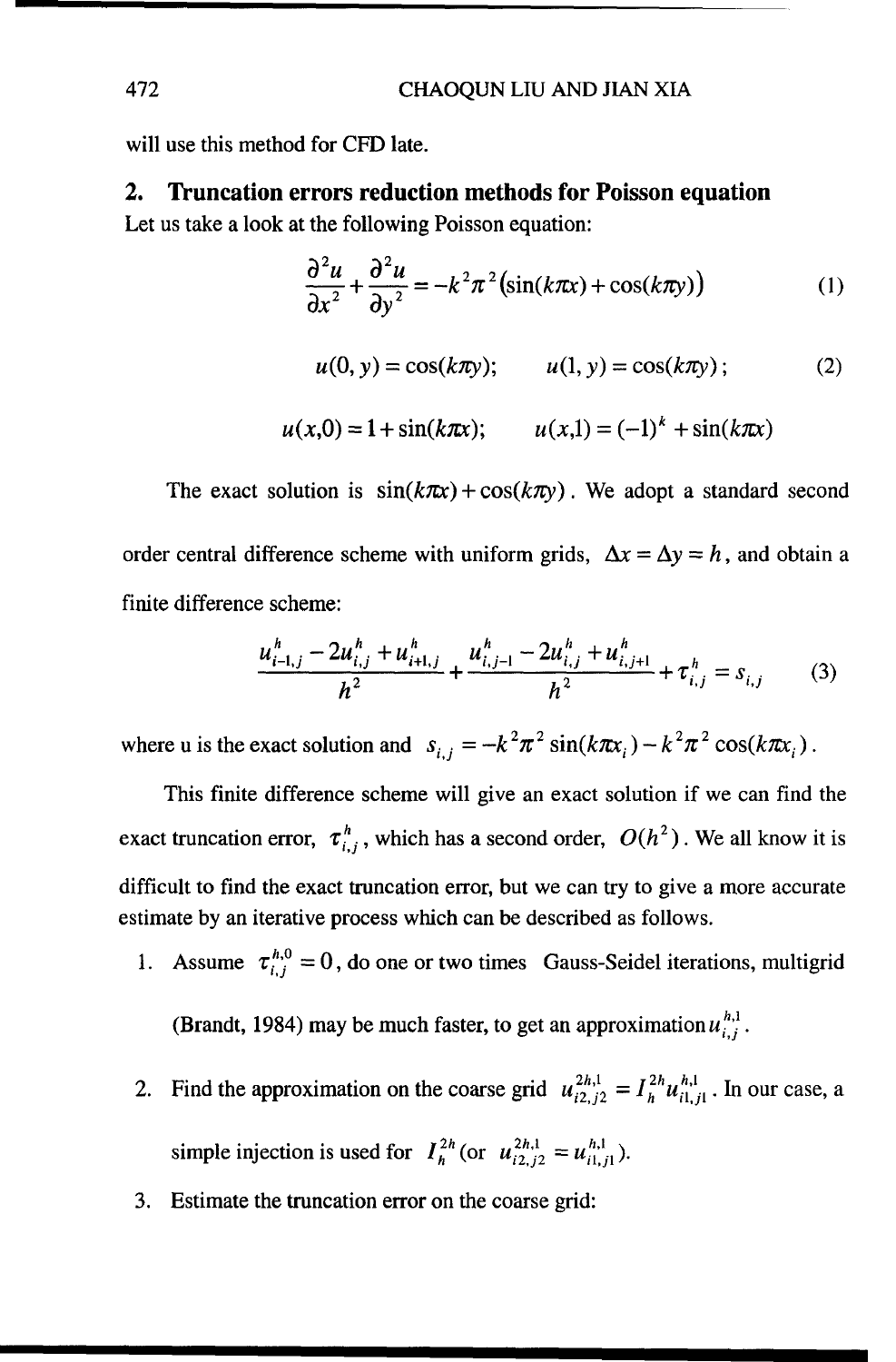TERM FOR POISSON EQUATION 473

$$
\tau_{i,j}^{2h,1} = s_{i,j} - \frac{u_{i-1,j}^{2h} - 2u_{i,j}^{2h} + u_{i+1,j}^{2h}}{(2h)^2} - \frac{u_{i,j-1}^{2h} - 2u_{i,j}^{2h} + u_{i,j+1}^{2h}}{(2h)^2} (4)
$$

4. Estimate the truncation error on the fine grid:

$$
\tau_{i1,j1}^{h,1} = \frac{1}{4} \times I_{2h}^h \tau_{i2,j2}^{2h,1}
$$
 (5)

where  $I_{2h}^{h}$  should have same or higher order than the finite difference scheme and we should use 1/16 instead of 1/4 in the formula if we use a fourth-order scheme.

5. Get a revised finite difference scheme on the fine grid:

$$
\frac{u_{i-1,j}^h - 2u_{i,j}^h + u_{i-1,j}^h}{h^2} + \frac{u_{i,j-1}^h - 2u_{i,j}^h + u_{i,j+1}^h}{h^2} + \tau_{i,j}^{h,1} = s_{i,j} \quad (6)
$$

6. Go to step 1 and start a new loop until  $\|\tau^{h,n+1} - \tau^{h,n}\|$  < tolerance

This method can be extended with some changes to other flow problems which are usually non-linear and time-dependent.

#### **3.** Numerical test for Poisson equation with different grids

**A** number of numerical tests by using this truncation error reduction method (TERM) for different grids  $(8x8, 16x16, 32x32, 64x64, 128x128)$  and different k **(1,** 2, 3, 4, **8, 16)** have been conducted.

Table **I** compares the numerical results with the exact solution. The comparison shows the error ratio of coarse grid 2h over fine grid h for standard second order central difference scheme,  $\left\| u - u^{2h} \right\| / \left\| u - u^{h} \right\|$ , is near 4, which shows the numerical scheme has a second order accuracy (Burden & Faires, 1996). By using the TERM method , the accuracy has been significant increased. First we find the error ratio is nearly 16, which shows we got a fourth order accuracy with second order stencils. From Table 1, we can find a solution with a grid of  $16x16$  by the new method can get same results as one obtained with a grid of 64x64 by the standard central difference scheme. It shows we can save the grids or the computer memory by 16 times for this 2-d Poisson equation. The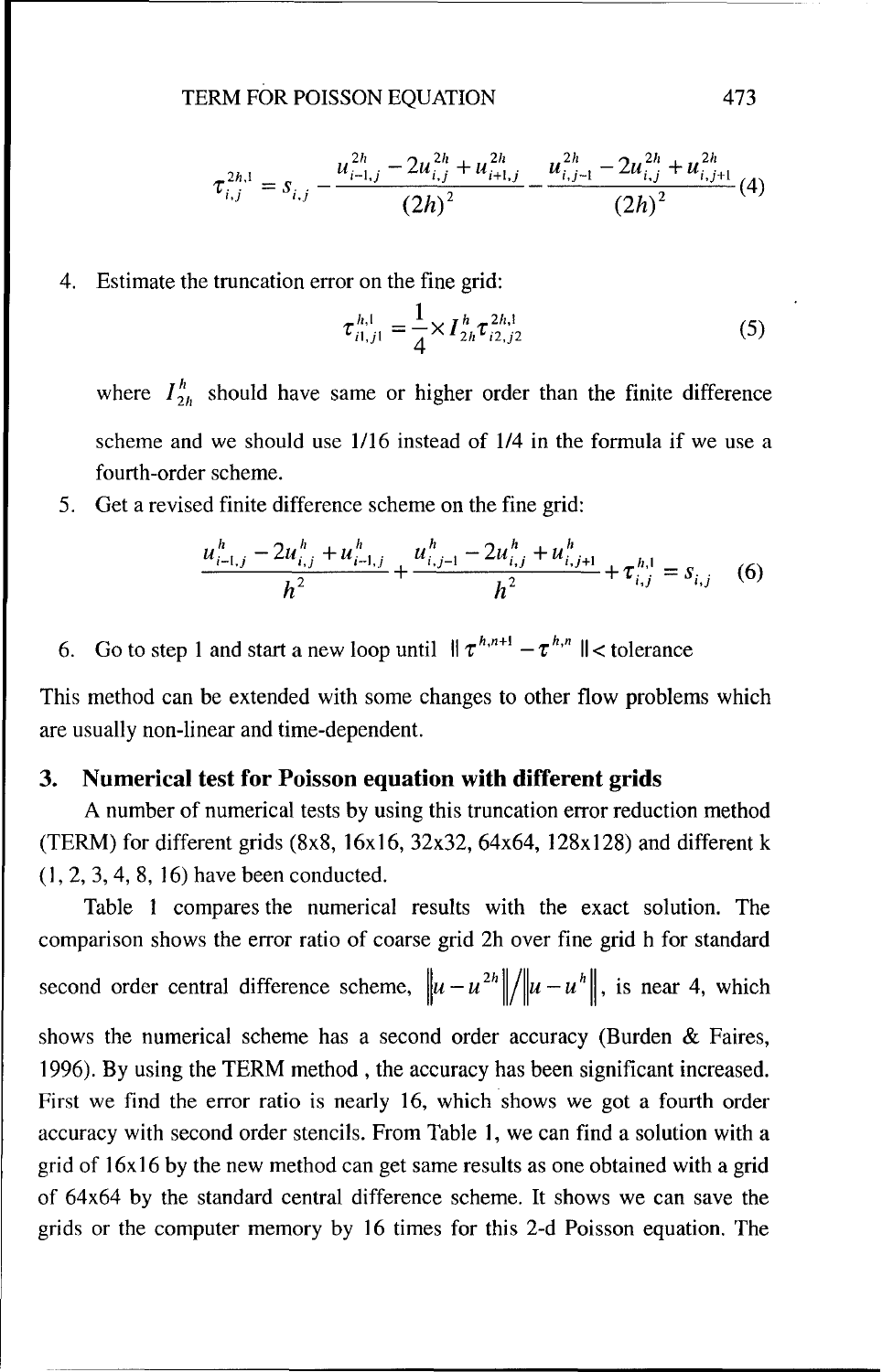computation time can be saved almost 100 times. Similar conclusion can be found with other grids and different wave number k. More encouraging, the method shows a same achievement when the wave number becomes higher. It still can improve the results when we have only three points for one wave **(** see the cases of 8x8 for k=4 and 16X16 for k=8). It provides a high potential which could be used for coarse grid DNS for a more accurate numerical simulation for transitional turbulent flow.

Figure 1-4 show the  $L_2$  norm of errors between the numerical solution and

exact solution against the standard central difference method and the TERM method for different grids. It clearly shows that the new method increases the accuracy significantly and has potential for more accurate coarse grid simulation. For 2-D, the new method saves at least 16 times in grid point numbers and much more in CPU time. We can anticipate it will save at least 64 times in the number of grid points for 3-D problems.

#### 4. Conclusion

The new so-called truncation error reduction method (TERM) can significant increase the accuracy of numerical solution for Poisson equation for different wave numbers. It shows TERM can use coarse grids to achieve much more accurate numerical solution than the standard finite difference scheme for Poisson equations. It can save hundreds times in memory and computational time. Potentially, the method may be used for fluid dynamics and for coarse grid DNS.

#### **References**

- [1] Brandt, Multigrid techniques: Guide with applications in fluid dynamics, GMD, St. Augustine, 1984.
- [2] Burden R. L. & Faires, **J.** D., Numerical Analysis, Brooks/Cole, 1996.
- [3] Lesieur, M. & Metais, **0.,** New trends in large-eddy simulations of turbulence.

Ann. Rev. Fluid Mech. Vol 28, pp45-82, 1996.

- [4] Lilly, D. K., NCAR Manuscript 123, National Center for Atmospheric Res., Boulder, Co. (1966).
- **[5]** Moin, P. & Mahesh, K., Direct numerical simulation: a tool in turbulent research, Annu. Rev. Fluid Mech., Vol 30, pp539-578, 1998.
- [6] Orszag, S. A. & Patterson, G. S., Numerical simulation of three-dimensional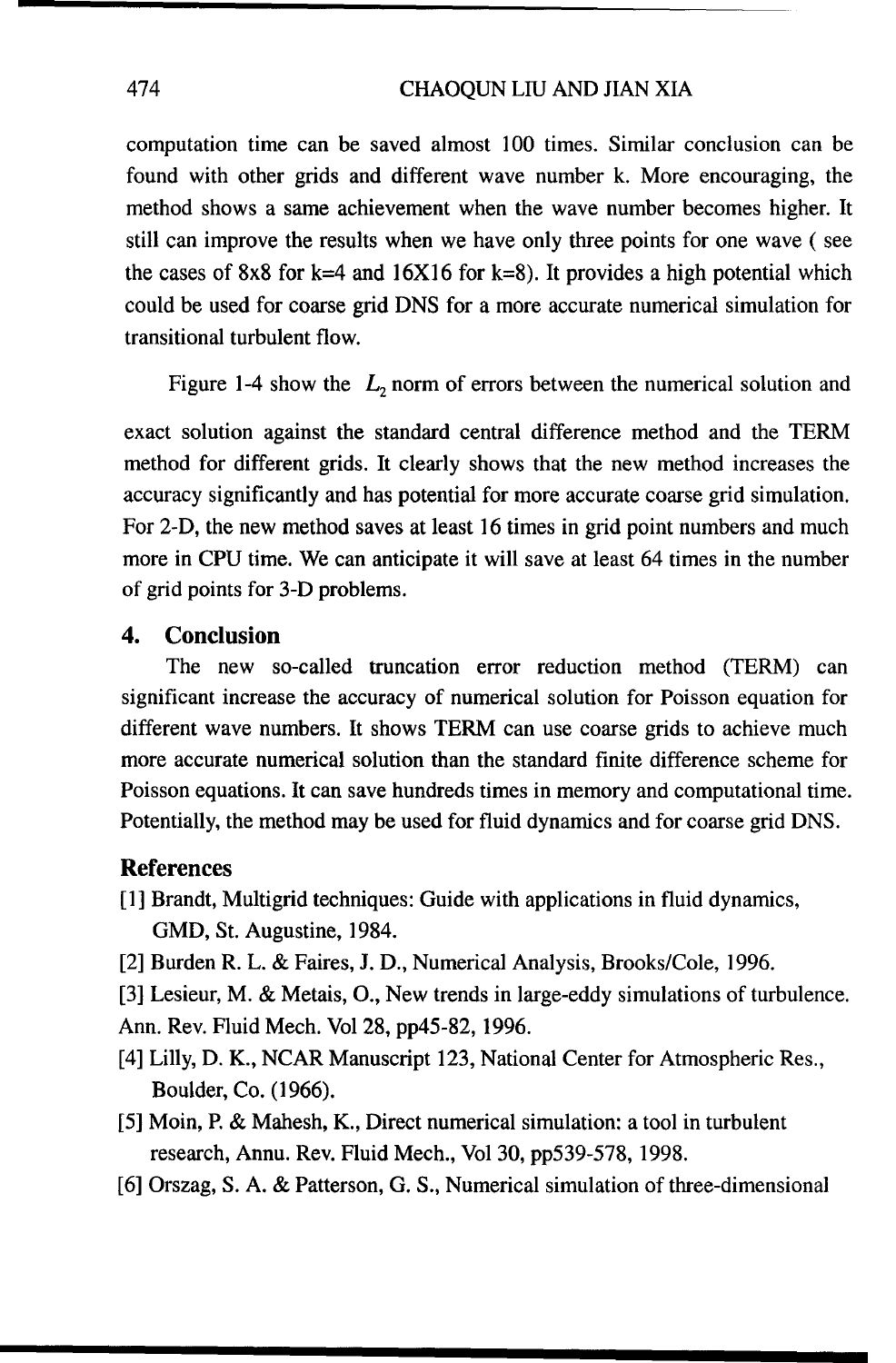| Analytic Solution<br>$u(x, y) = \sin k\pi x + \cos k\pi y$ |                                      | $IMAX = 8$<br>$JMAX = 8$ | $IMAX = 16$<br>$JMAX = 16$ | $IMAX=32$<br>$JMAX=32$ | $IMAX=64$<br>$JMAX=64$ | $IMAX=128$<br>$JMAX=128$ |
|------------------------------------------------------------|--------------------------------------|--------------------------|----------------------------|------------------------|------------------------|--------------------------|
| $k=1$                                                      | <b>ERROR</b><br>(central difference) | 3.8297E-003              | 1.0188E-003                | 2.6273E-004            | 6.6712E-005            | 1.6809E-005              |
|                                                            | <b>ERROR</b><br>(TERM)               | 7.8555E-004              | 6.1889E-005                | 4.3033E-006            | 2.8284E-007            | 1.8116E-008              |
| $k=2$                                                      | <b>ERROR</b><br>(central difference) | 3.5781E-002              | 9.3823E-003                | 2.4108E-003            | 6.1159E-004            | 1.5406E-004              |
|                                                            | <b>ERROR</b><br>(TERM)               | 9.9472E-003              | 8.4777E-004                | 6.0961E-005            | 4.0573E-006            | 2.6110E-007              |
| $k=3$                                                      | <b>ERROR</b><br>(central difference) | 9.3301E-002              | 2.3893E-002                | 6.1033E-003            | 1.5461E-003            | 3.8931E-004              |
|                                                            | <b>ERROR</b><br>(TERM)               | 4.2942E-002              | 3.8647E-003                | 2.8834E-004            | 1.9441E-005            | 1.2565E-006              |
| $k = 4$                                                    | <b>ERROR</b><br>(central difference) | 1.9922E-001              | 4.8970E-002                | 1.2387E-002            | 3.1303E-003            | 7.8776E-004              |
|                                                            | <b>ERROR</b><br>(TERM)               | 1.3625E-001              | 1.1337E-002                | 8.7461E-004            | 5.9764E-005            | 3.8789E-006              |
| $k=8$                                                      | <b>ERROR</b><br>(central difference) | 1.3273                   | 2.3419E-001                | 5.5260E-002            | 1.3733E-002            | 3.4418E-03               |
|                                                            | <b>ERROR</b><br>(TERM)               | 6.7739                   | 1.6488E-001                | 1.2195E-002            | 8.9128E-004            | 5.9201E-05               |
| $k=16$                                                     | <b>ERROR</b><br>(central difference) | 91.4400                  | 1.5034                     | 2.5141E-001            | 5.8164E-002            | 1.4329E-02               |
|                                                            | <b>ERROR</b><br>(TERM)               | 92.3567                  | 31.4476                    | 1.8054E-001            | 1.2681E-002            | 9.0120E-04               |

homogeneous isotropic turbulence, Phys. Rev. Lett. Vol 2, pp76-79, 1972.

Table 1. Error comparison between central difference scheme and TERM with different grids and wave numbers



Figure 1: Comparison of errors between Figure 2: Comparison of errors between standard Central difference scheme and standard Central difference scheme and TERM scheme,  $k=1$ . TERM scheme,  $k=2$ .

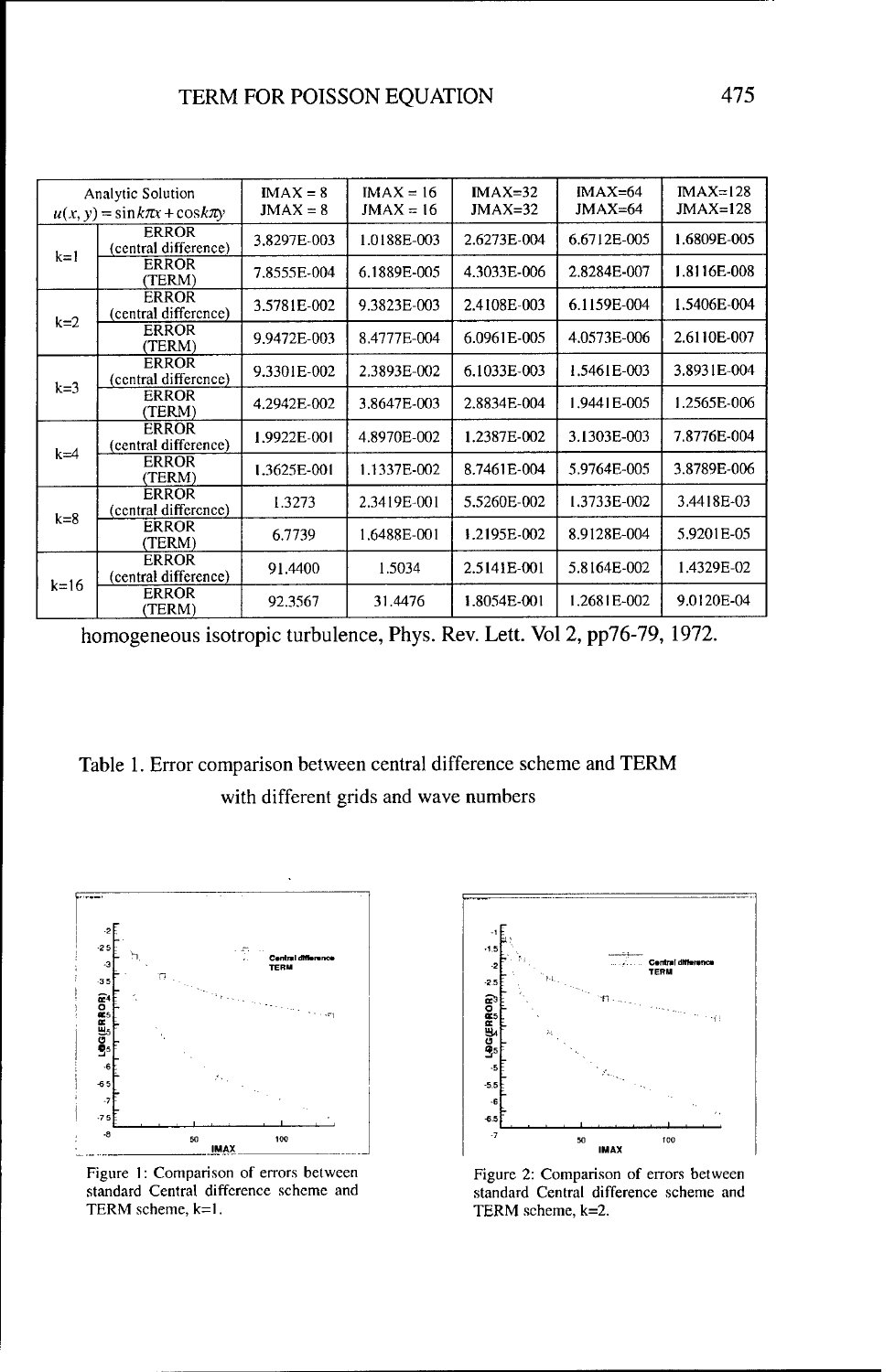

TERM scheme, k=3.



Figure 3: Comparison of errors between Figure 4: Comparison of errors between standard Central difference scheme and standard Central difference scheme and TERM scheme, k=4.

### Appendix

We can prove the above TERM method for Poisson equation has fourth order for interior points. For simplicity, we consider the one dimensional case:

$$
\frac{\partial^2 u}{\partial x^2} = f \tag{7}
$$

Similarly to (3), the standard second order central difference scheme with uniform grids,  $\Delta x = h$ , can be written as



Figure 5 Injecting points and interpolating points

1. Injecting points where the fine grid point coincides with the coarse grid point  $(u_i^{2h} = u_{2i}^h)$ :

On coarse grid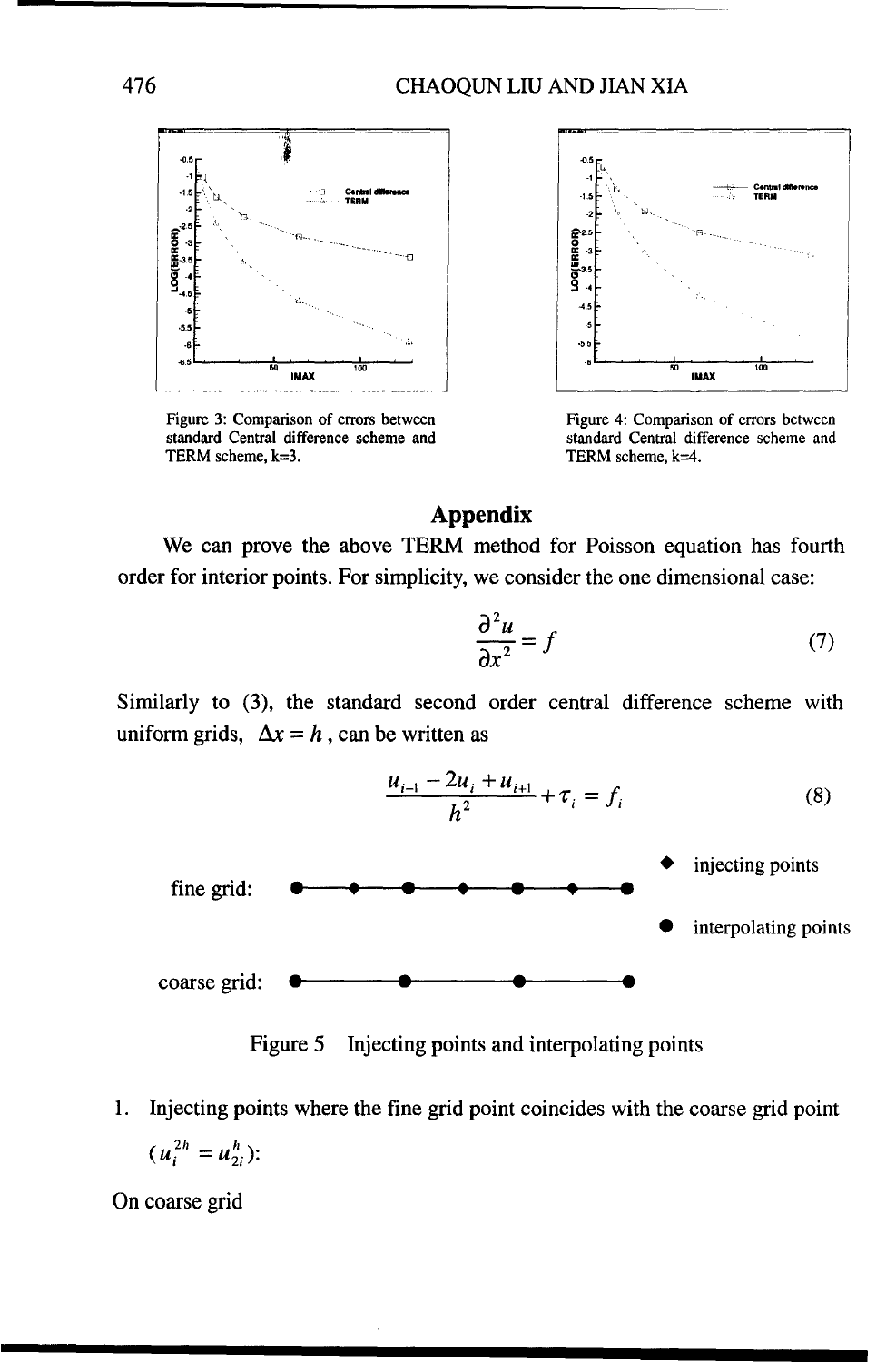$$
\frac{u_{i-2} - 2u_i + u_{i+2}}{(2h)^2} + \overline{\tau}_i = f_i
$$
 (9)

Here,  $\bar{\tau}_i$  is the truncation error on coarse grid. We have used the following relation between  $\tau_i$  and  $\overline{\tau}_i$ 

$$
\tau_i = \frac{1}{4}\bar{\tau}_i + \tilde{\tau}_i = \frac{1}{4}\left(f_i - \frac{u_{i-2} - 2u_i + u_{i+2}}{4h^2}\right) + \tilde{\tau}_i \tag{10}
$$

Here,  $\tilde{\tau}_i$  is the truncation error for the new scheme. Substitute (10) into (8), we have

$$
\frac{-u_{i-2} + 16u_{i-1} - 30u_i + 16u_{i+1} - u_{i+2}}{12h^2} + \tilde{\tau}_i = f_i \tag{11}
$$

Using Taylor series, we can find that  $\tilde{\tau}_i \sim O(h^4)$  and (11) is a fourth order scheme.

2. Interpolating points where the fine grid point is located between two coarse grid points.

On coarse grid

$$
\frac{u_{i-3} - 2u_{i-1} + u_{i+1}}{(2h)^2} + \overline{\tau}_{i-1} = f_{i-1}
$$
 (12)

$$
\frac{u_{i-1} - 2u_{i+1} + u_{i+3}}{(2h)^2} + \overline{\tau}_{i+1} = f_{i+1}
$$
 (13)

Here,  $\bar{\tau}_{i-1}$  and  $\bar{\tau}_{i+1}$  are the truncation errors on coarse grid. We have used the following relation for  $\overline{\tau}_{i-1}$ ,  $\overline{\tau}_{i+1}$  and  $\tau_i$ 

$$
\tau_i = \frac{1}{4} \times \frac{1}{2} \times (\overline{\tau}_{i-1} + \overline{\tau}_{i+1}) + \widetilde{\tau}_i = \frac{1}{8} \left( f_{i-1} + f_{i+1} - \frac{u_{i-3} - u_{i-1} - u_{i+1} + u_{i+3}}{4h^2} \right) + \widetilde{\tau}_i
$$